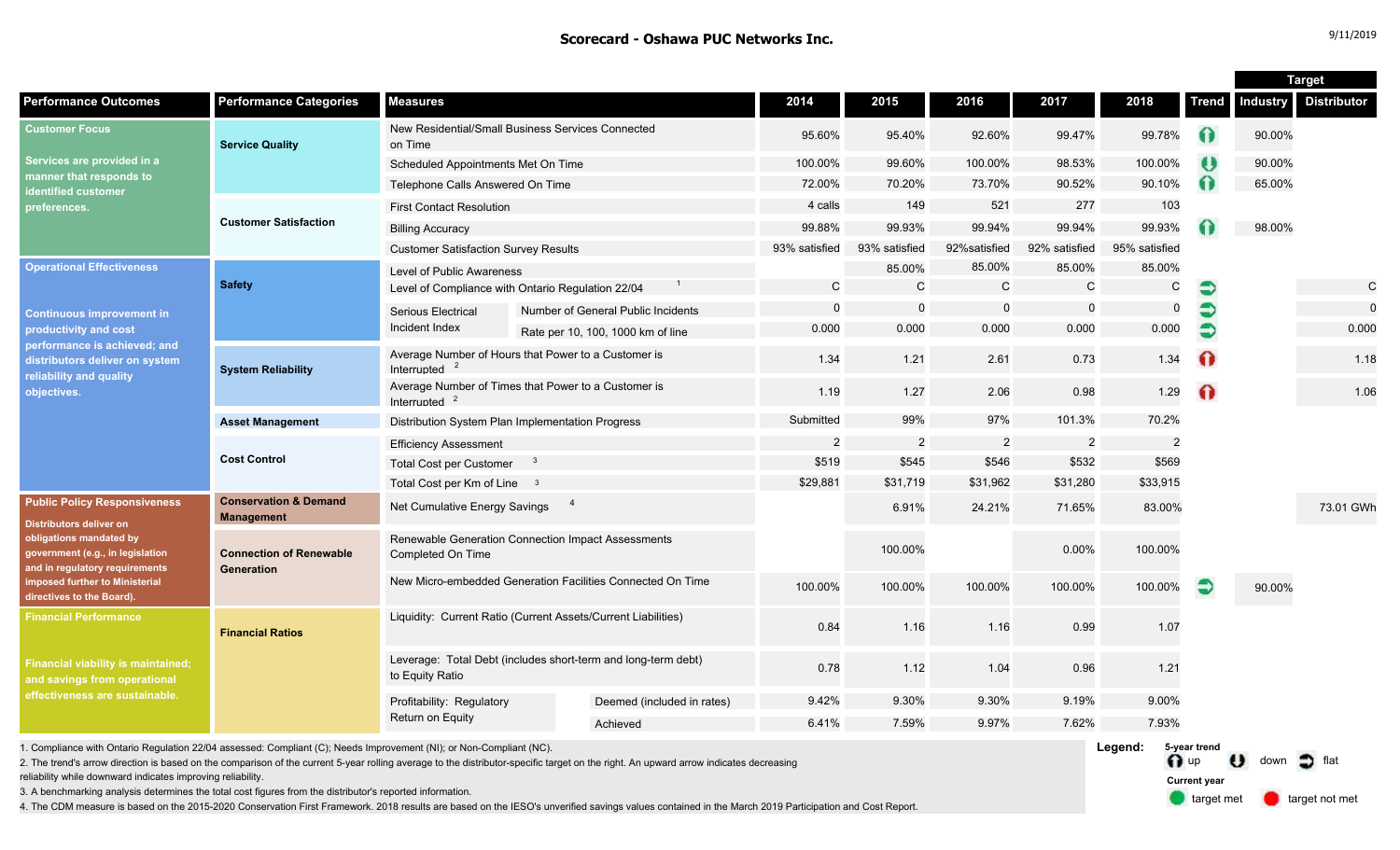# **2018 Scorecard Management Discussion and Analysis ("2018 Scorecard MD&A")**

The link below provides a document titled "Scorecard - Performance Measure Descriptions" that has the technical definition, plain language description and how the measure may be compared for each of the Scorecard's measures in the 2018 Scorecard MD&A: **http://www.ontarioenergyboard.ca/OEB/\_Documents/scorecard/Scorecard\_Performance\_Measure\_Descriptions.pdf** 

# **Scorecard MD&A - General Overview**

#### 0 **General Overview:**

In 2018, Oshawa PUC Networks Inc. (Oshawa Power) successfully exceeded all mandatory industry targets. We are pleased to provide the following detailed report with commentary for each specific target.

In 2018, Oshawa Power excelled in the areas of Service Quality and Customer Satisfaction which saw results above target, and consistent with our exceptional performance in the prior year. In Safety we continue to see no electrical incidents, as we reached the next milestone for the Infrastructure Health and Safety Association's (IHSA) *Recognition of Performance Achievement Milestone*, in 2019, with over 500,000 no lost time hours. Our conservation results are well ahead of the curve with over 83% of our savings target achieved by the end of year 4 of the six-year program. We are focusing our efforts on operations and reliability to better improve response time for frequency and duration of outages. Oshawa Power is proud to share it has connected all renewable generation requests on time for the last five consecutive years. Lastly, our financial results show good liquidity and leverage as we earn within the allowable range of our return on equity.

Oshawa Power will continue to focus its efforts in 2019 on achieving operating efficiencies and demonstrating continuous improvement in its performance measures. Key objectives in 2019 include: (i) customer engagement initiatives to solicit feedback from our customers on our long-term business and investment plans; (ii) improvements in the area of asset management, including the development of a new long-term Distribution System Capital Plan; and (iii) helping customer's access grants and assistance from provincially run conservation and low-income programs.

### **Service Quality**

#### 0 **New Residential/Small Business Services Connected on Time**

In 2018, Oshawa Power connected 99.78% of the 1,378 eligible low-voltage residential and small business customers (those utilizing connections under 750 volts) to its system within the five-day timeline prescribed by the OEB. Oshawa Power considers this service quality requirement an important customer engagement initiative as it is the utility's first opportunity to meet and/or exceed its customer's expectations. Oshawa Power's five-year history shows it has been consistently above the OEB mandated threshold, which is reflected in the level of customer satisfaction within Oshawa Power's territory. Oshawa Power continues to connect service on time in 2019, with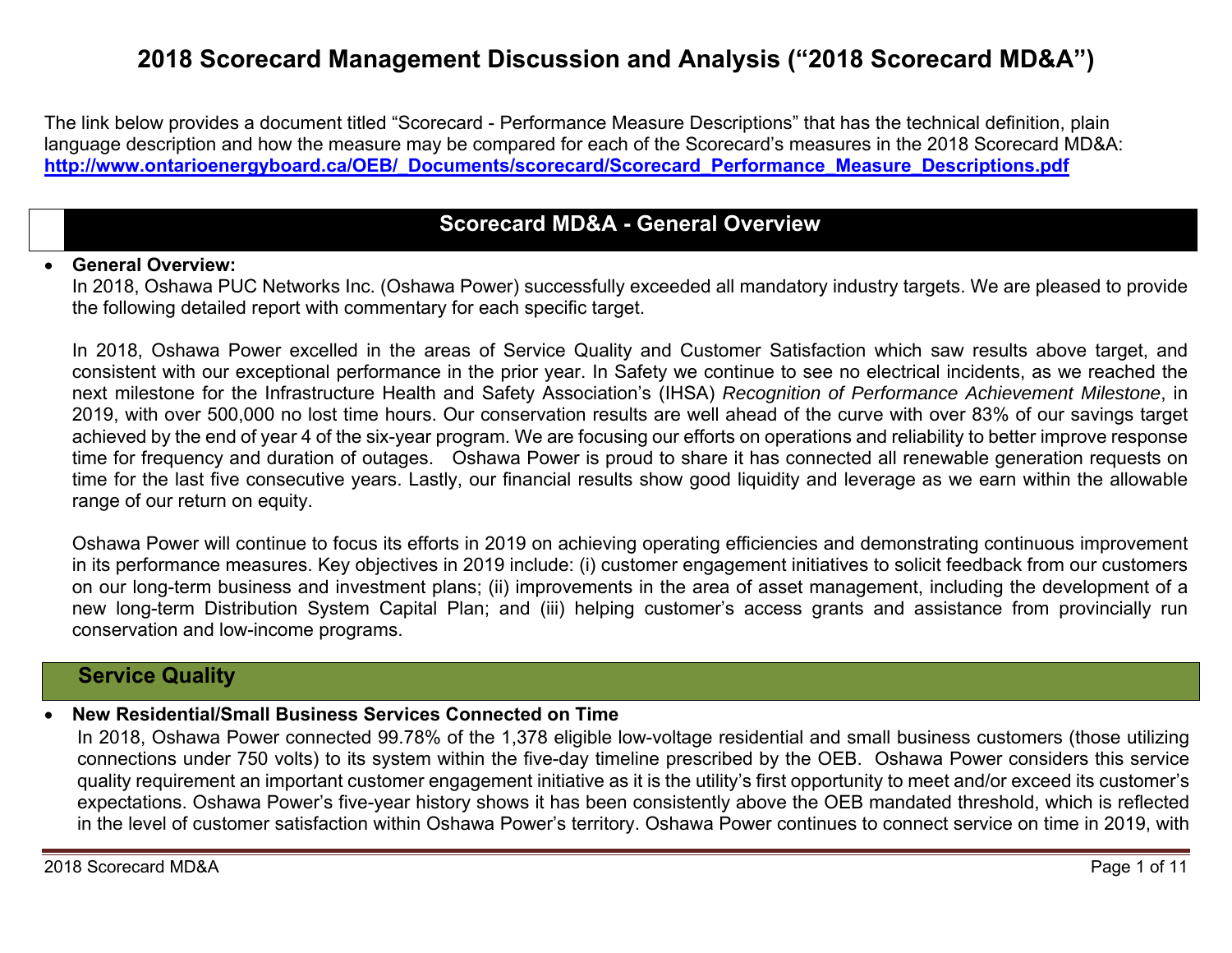99.7% connected on time as at June 2019.

### **Scheduled Appointments Met On Time**

Oshawa Power scheduled over 960 appointments to complete work requested by its customers in 2018, which included underground locates, direct requests from customers, and key account and conservation requests. Oshawa Power met 100% of these appointments on time, which is the maximum achievable.

#### $\bullet$ **Telephone Calls Answered On Time**

In 2018, Oshawa Power customer contact center agents received over 58,000 qualifying calls from its customers – over 220 calls per working day. Agents answered calls within 30 seconds 90.10% of the time. This result exceeds the OEB-mandated 65% target for timely response. Oshawa Power offers customers 24/7 service through various online forms and interactive voice response tools. This allows us to address the most common customer inquiries and service needs cost-effectively without compromising quality or service excellence. Emergency and outage notification calls are addressed using a live answering service after hours to ensure high-quality responsiveness from operating crews. Oshawa Power continues to improve its quick response time in 2019, as at June 2019, 95% of calls have been answered within 30 seconds.

# **Customer Satisfaction**

#### 0 **First Contact Resolution**

In 2018, Oshawa Power tracked calls where customers' questions were not resolved during their initial call and required a follow-up phone call, or were escalated to a Team Leader, Supervisor or Manager. As noted above, Oshawa Power received over 58,000 qualifying calls during the year, of which 0.2% were not resolved on first contact.

#### $\bullet$ **Billing Accuracy**

For the period from January 1, 2018 to December 31, 2018, Oshawa Power issued over 700,000 bills and achieved a bill accuracy measure of 99.93%. This compares favorably to the prescribed OEB target of 98%.

### **Customer Satisfaction Survey Results**

In 2018, Oshawa Power engaged UtilityPULSE to conduct a customer satisfaction survey. The findings from the annual survey results are utilized to make enhancements in processes, services and communications strategies throughout the organization. 95% of Oshawa Power's customers rated their experience with Oshawa Power as fairly satisfied to very satisfied. Satisfaction levels for Oshawa Power were 6% higher than the Ontario utility satisfaction result of 89%. Some examples of changes that have been made as a result of customer feedback in prior years include improvements in the telephone interactive voice response (IVR) system, increase in online presence through social media, and the implementation of an outage management system (OMS) that communicates to customers experiencing an outage.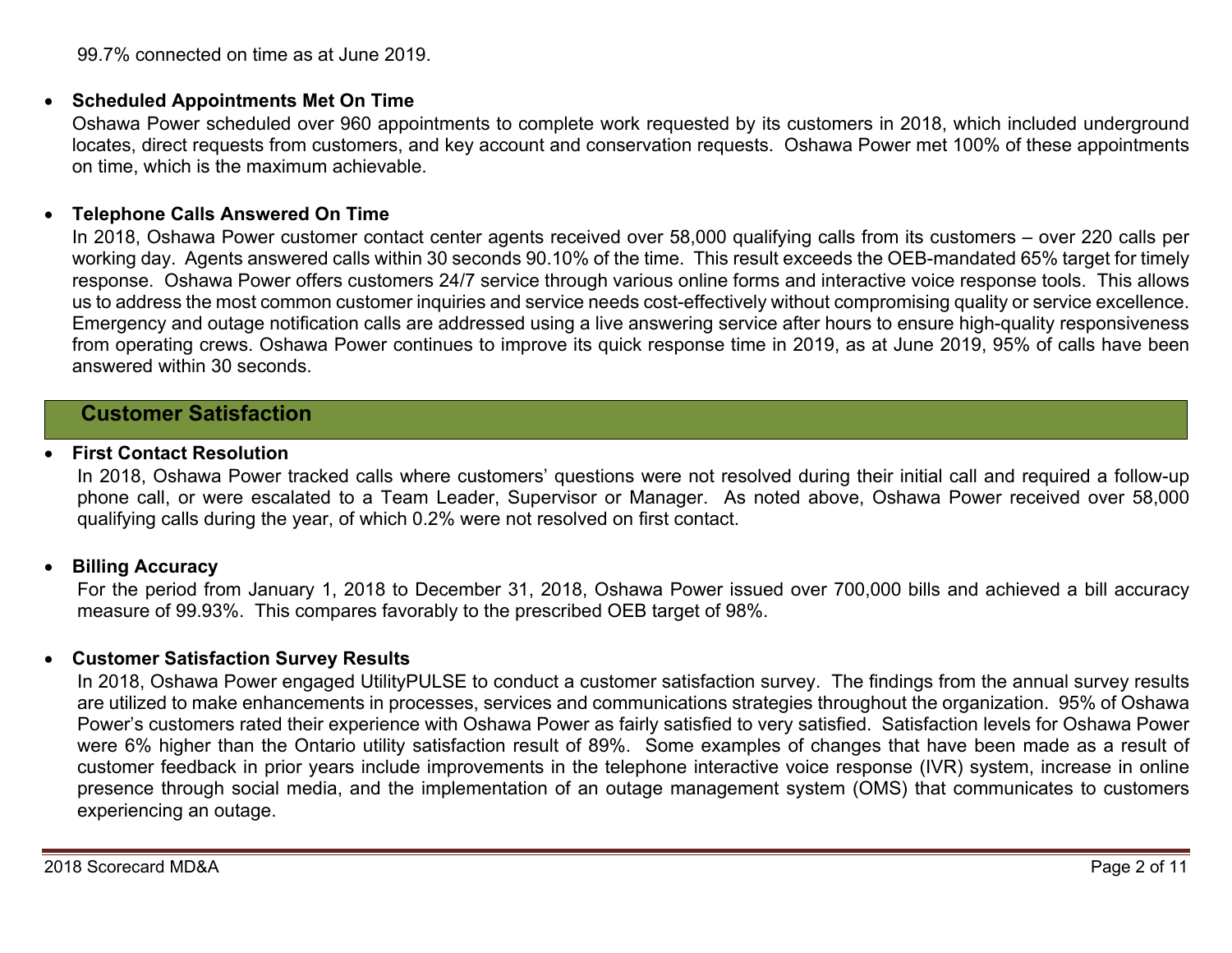# **Safety**

#### 0 **Public Safety**

In May 2015, the OEB requested the implementation of a public safety measure for all Local Distribution Companies (LDCs). The OEB stated that the public safety metric will have the following components and will be included on the LDCs' annual scorecards:

- a) Component A Public Awareness of Electrical Safety
- b) Component B Compliance with Ontario Regulation 22/04
- c) Component C Serious Electrical Incident Index

### **Component A – Public Awareness of Electrical Safety**

Component A, Public Awareness of Electrical Safety, measures the level of awareness of key electrical safety precautions among the public within the electricity distributor's service territory, and the degree of effectiveness for distributors' activities on preventing electrical accidents. The OEB requested that all LDCs carry out a survey using the Electrical Safety Authority's (ESA) approved methodology and pre-formed set of questions, so that a final LDC Awareness Score (bound between 0-100%) can be calculated.

Oshawa Power, and 33 other utilities, engaged UtilityPULSE to administer the survey as well as calculate the final score. The survey ran in January 2018, and Oshawa Power's final public awareness index score was 85%. Based upon the survey results of the participants, Oshawa Power customer awareness index was higher than the average score of 82% for the utilities who engaged in the survey. The survey will run again in early 2020.

### **Component B – Compliance with Ontario Regulation 22/04**

Ontario Regulation 22/04 - *Electrical Distribution Safety,* establishes objective based electrical safety requirements for the design, construction, and maintenance of electrical distribution systems owned by licensed distributors. Specifically, the regulation requires the approval of equipment, plans, specifications and inspection of construction before they are put into service.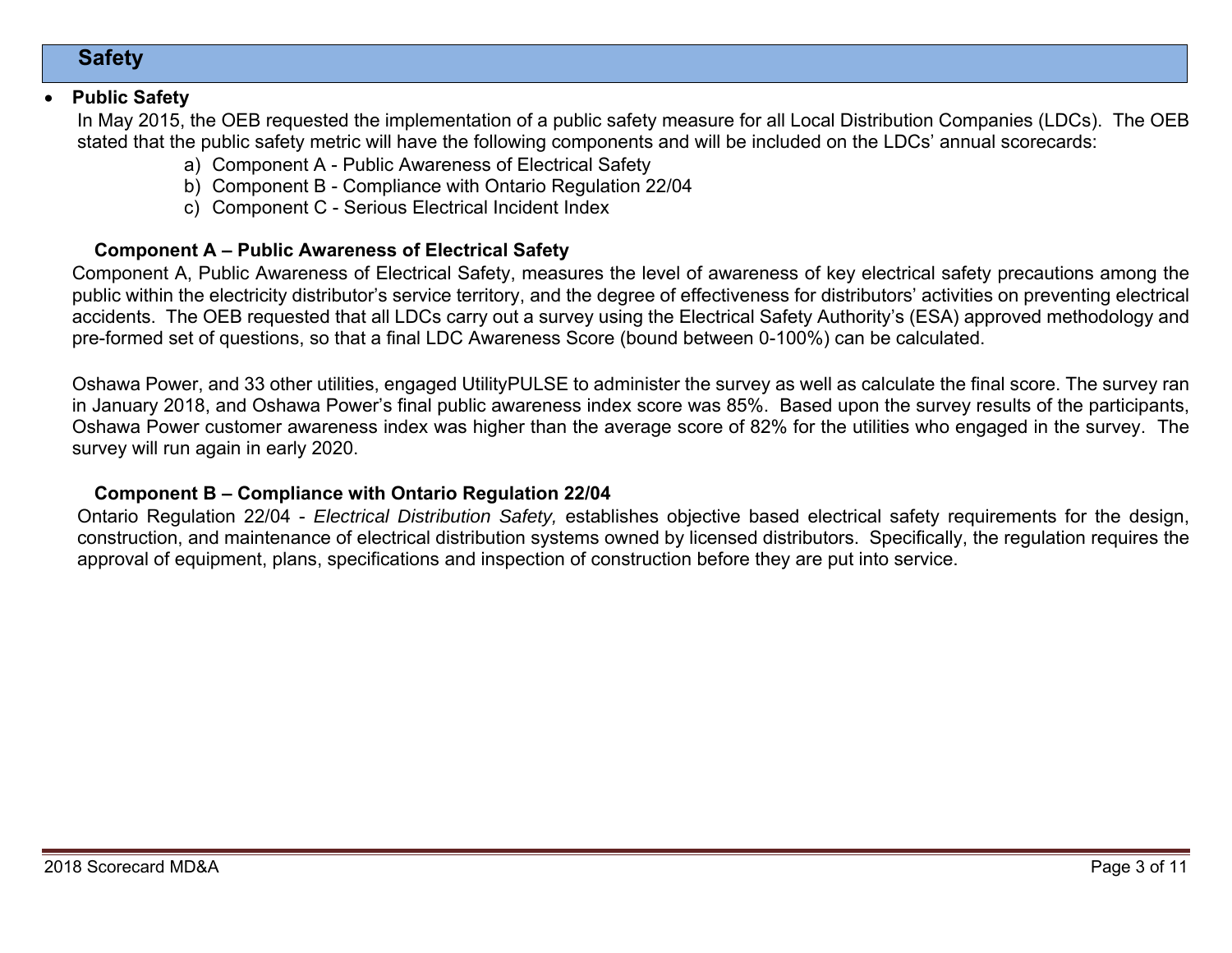The definitions of a C, NI and NC score, as categorized by the ESA, are provided below:

| <b>Score</b> | <b>Definition</b>                                                                                                                                                                                       |
|--------------|---------------------------------------------------------------------------------------------------------------------------------------------------------------------------------------------------------|
| C            | Compliant                                                                                                                                                                                               |
|              | - Fully or substantially meeting the requirements of Regulation 22/04.                                                                                                                                  |
| <b>NI</b>    | <b>Needs Improvement</b>                                                                                                                                                                                |
|              | - Continuing failure to comply with a previously identified Needs Improvement item  <br>- Non-pervasive failure to comply with adequate, established procedures for<br>complying with Regulation 22/04. |
| <b>NC</b>    | Non-Compliance                                                                                                                                                                                          |
|              | - A failure to comply with a substantial part of Regulation 22/04; or<br>- Continuing failure to comply with a previously identified Needs Improvement item.                                            |
|              |                                                                                                                                                                                                         |

Oshawa Power was fully compliant with Ontario Regulation 22/04 for the year 2018, achieving a score of C. Oshawa Power's continued achievement of compliance is due to our strong commitment to safety, and adherence to standards and company procedures & policies.

### **Component C – Serious Electrical Incident Index**

Oshawa Power reported no fatalities or other serious incidents due to contact with its infrastructure in 2018, thereby achieving a score of 0.000 for the Serious Electrical Incident Index per 100 km of line. In July of 2018, Oshawa Power reported one serious electrical incident to the ESA, which was a result of a contractor failing to follow safety precautions. No one was injured as the contractor's equipment came in contact with a power line.

Oshawa Power takes public safety in the vicinity of its distribution equipment very seriously, and regularly carries out activities to take prompt corrective action where potential public safety issues are identified. Oshawa Power achieved the Infrastructure Health & Safety Association's Certificate of Recognition™ (COR) and has done so for three consecutive years. The utility scored a near-perfect 94% in an audit conducted under the highest safety standard in the province. Oshawa Power is also a member in good standing with the Canada Safety Council. Oshawa Power promotes public safety messages through bill inserts, our website and social media so our customers stay informed.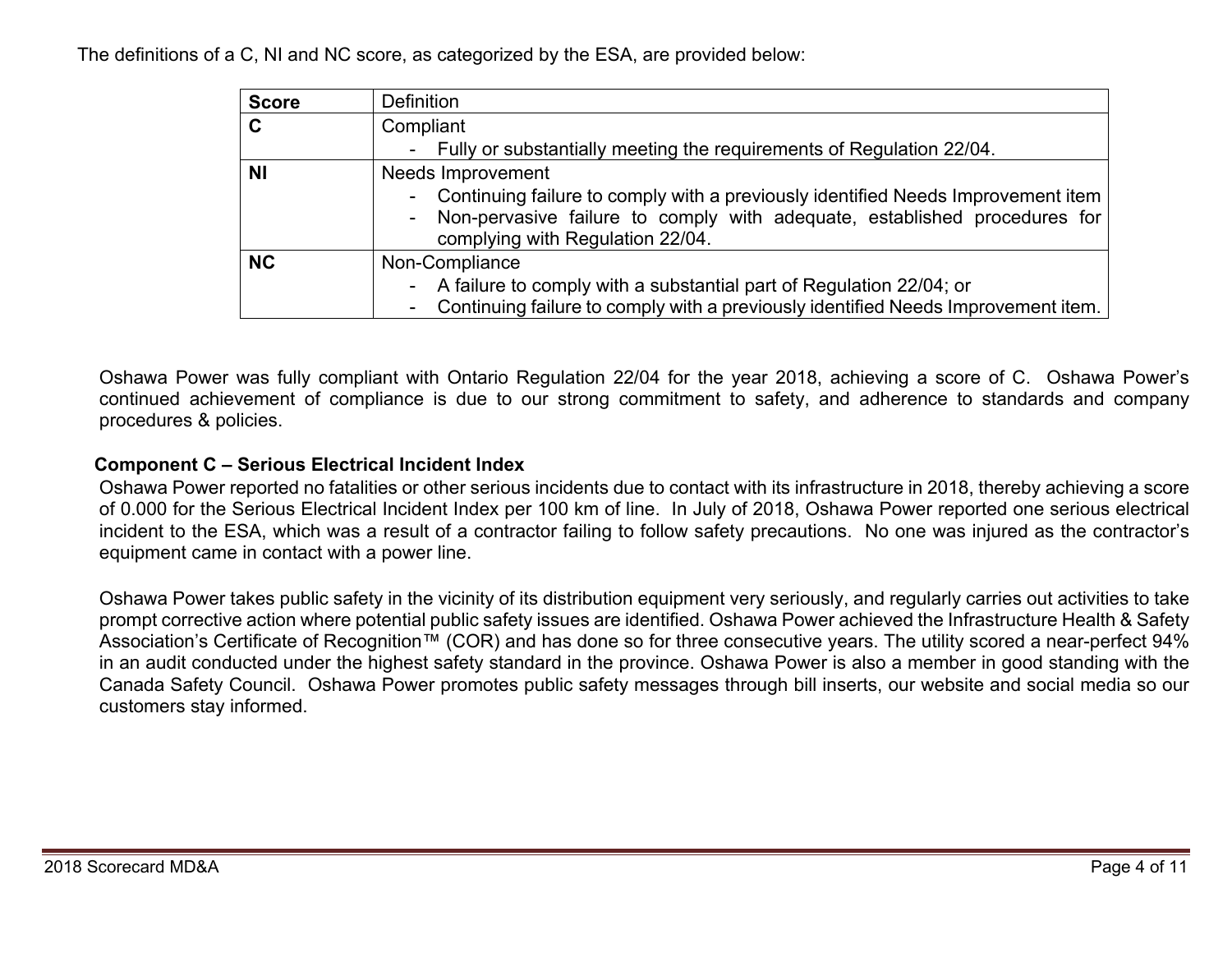# **System Reliability**

#### 0 **Average Number of Hours that Power to a Customer is Interrupted**

Oshawa Power's reported Average Number of Hours that Power to a Customer is Interrupted (i.e., duration excluding loss of supply) of 1.34 exceeds its target of 1.18 (based on a fixed five-year average performance from 2010 to 2014), and was higher than the previous year's result of 0.73. The year over year increase from 2017 and 2018, is principally due to aging distribution infrastructure and animal contacts with equipment. Oshawa Power continues to invest in the utility's distribution system by renewing aged and faulty equipment to help mitigate the duration of outages in the future.

In 2019, Oshawa Power continues to rebuild faulty and aged distribution infrastructure, and optimize OMS and smart grid technologies. The OMS continues to provide us with better visibility on the occurrence of system or customer outages, and improves communication to customers experiencing an outage. It automatically provides information regarding the outage area, number of customers affected and the anticipated outage response and restoration time.

#### 0 **Average Number of Times that Power to a Customer is Interrupted**

Oshawa Power's reported Average Number of Times that Power to a Customer is Interrupted (i.e., frequency excluding loss of supply) for 2018 was 1.29 which is higher compared to its target of 1.06, and higher than previous year's performance of 0.98. The year over year increase from 2017 to 2018 is principally due to animal contacts with equipment. Oshawa Power has been proactive in the installation of line covers to mitigate the occurrence of this type of outage in the future.

Oshawa Power's renewal of aged distribution assets is in progress, and will help to further improve the reliability of the system. Oshawa Power also coordinates with Hydro One to ensure their programs are directed at the most critical assets impacting service in Oshawa, and to mitigate outages caused by loss of supply. Oshawa Power has also included in the planned capital investments the installation of additional equipment that will provide rapid isolation of faults to reduce the number of customers affected during an outage.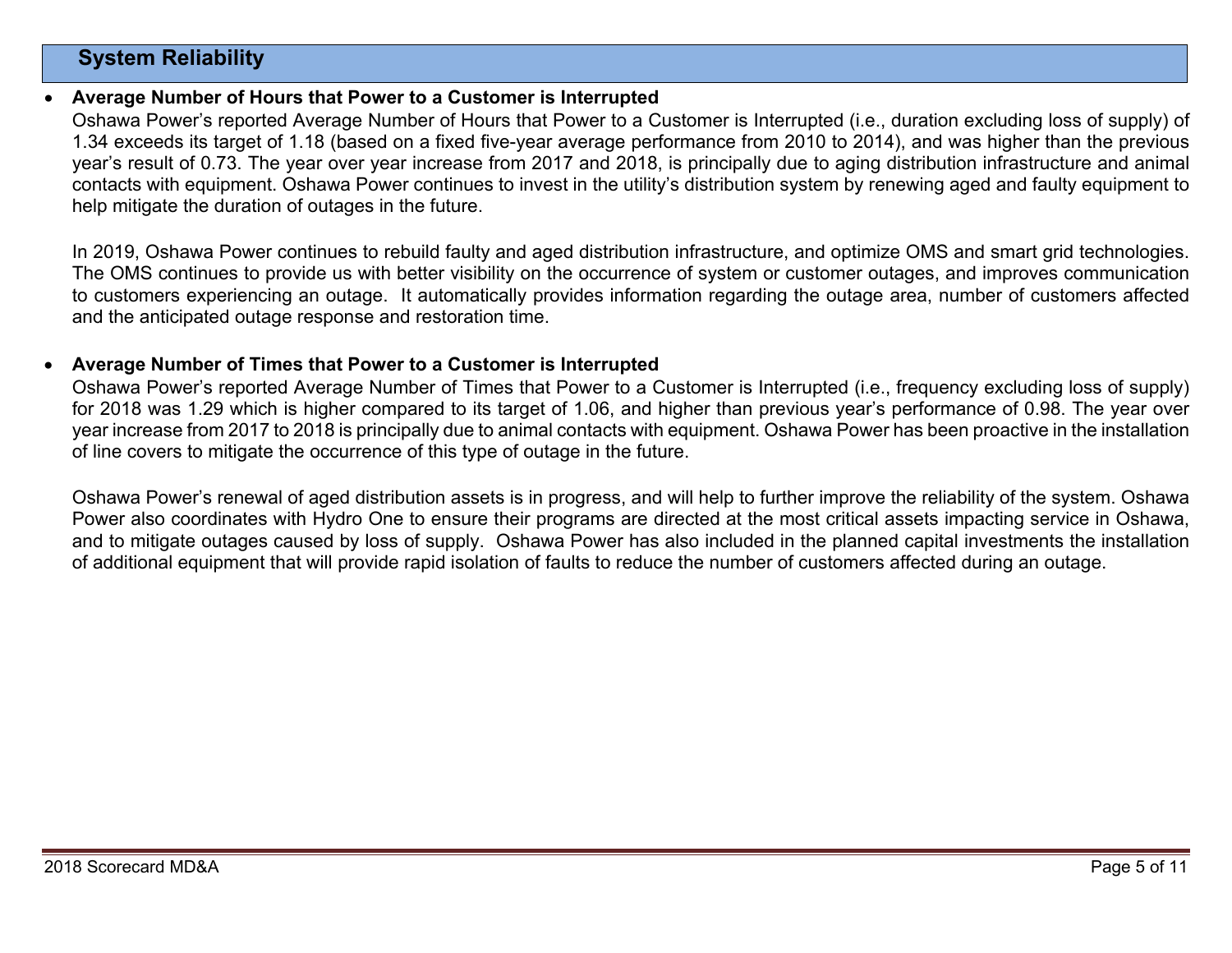### The graphs below summarize Oshawa Power last 5 years of reported SAIDI and SAIFI:



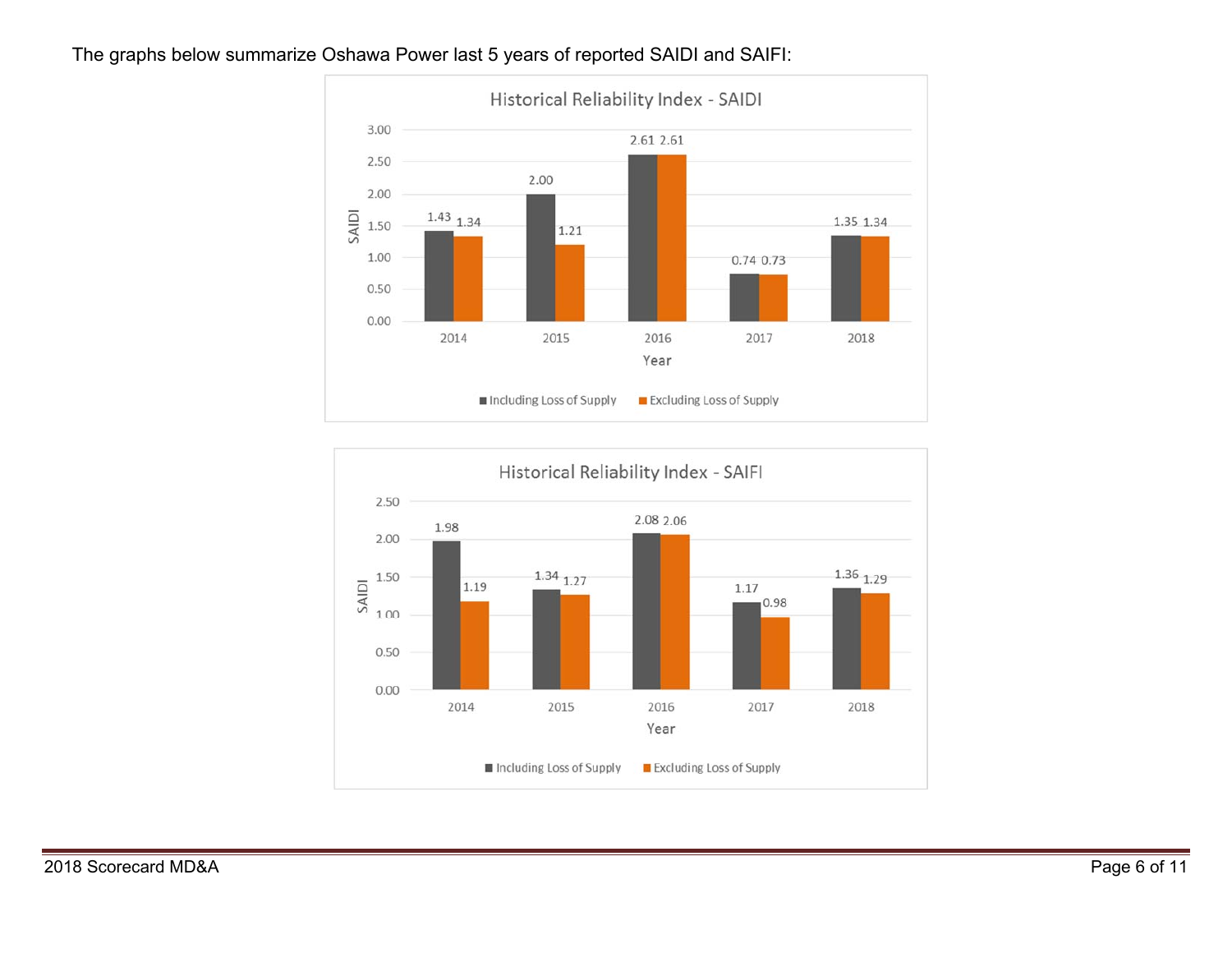### **Asset Management**

0

### **Distribution System Plan Implementation Progress**

In 2014, Oshawa Power filed an application with the OEB for a full review of its rates effective January 1, 2015. Oshawa Power submitted its Distribution System Plan (DSP) to the OEB as part of the application. The metric that Oshawa Power chose to most effectively reflect our performance in Distribution System Plan Implementation Progress, is the ratio of actual total capital expenditures made in a calendar year, over the total amount of planned capital expenditures for that calendar year. For the twelve months ended December 31, 2018, Oshawa Power spent 70.2% of its OEB approved capital budget for the year. We came in under budget for the year primarily due to the deferral and reallocation of projects to subsequent years.

In 2018, Oshawa Power completed construction of the Municipal Station 9 with customer connections scheduled in the summer of 2019. This state-of-the-art facility will also improve our outage response capacity by providing a backup control should our Simcoe Street facility become unavailable. Construction continued on Hydro One's Enfield Transformer Station which will provide an important third point of supply for our distribution network when it is commissioned in June 2019. Oshawa Power's capital spending tackles the importance and complexity associated with the significant population growth in Oshawa. In 2019, we continue to overcome these challenges while delivering on our capital program.

# **Cost Control**

#### 0 **Efficiency Assessment**

The total costs for Ontario local electricity distribution companies are evaluated by the Pacific Economics Group Research, LLC (PEG) on behalf of the OEB to produce a single efficiency ranking for each distributor. The performance rankings for 2018 are included in PEG's *Empirical Research in Support of Incentive Rate-Setting: 2018 Benchmarking Update Report* to the OEB issued on August 15, 2018.

The electricity distributors are divided into five groups based on the magnitude of the difference between their respective individual actual and predicted costs. Utilities whose actual costs are lower than predicted are characterized as efficient and are assigned to Group 1 (25% or more below predicted cost) or Group 2 (between 10% and 25%). Utilities that are considered average performers will be assigned to Group 3 (actual costs are within +/-10% of predicted costs). Utilities whose actual costs are higher than predicted will be assigned to Group 4 (between 10% and 25% above predicted cost) or Group 5 (in excess of 25% above predicted cost).

Oshawa Power continues to be ranked in Group 2, where a Group 2 distributor is defined as having actual costs between 10% and 25% lower than predicted costs. Oshawa Power's goal is to sustain current efficiencies, and remain a cost-effective utility.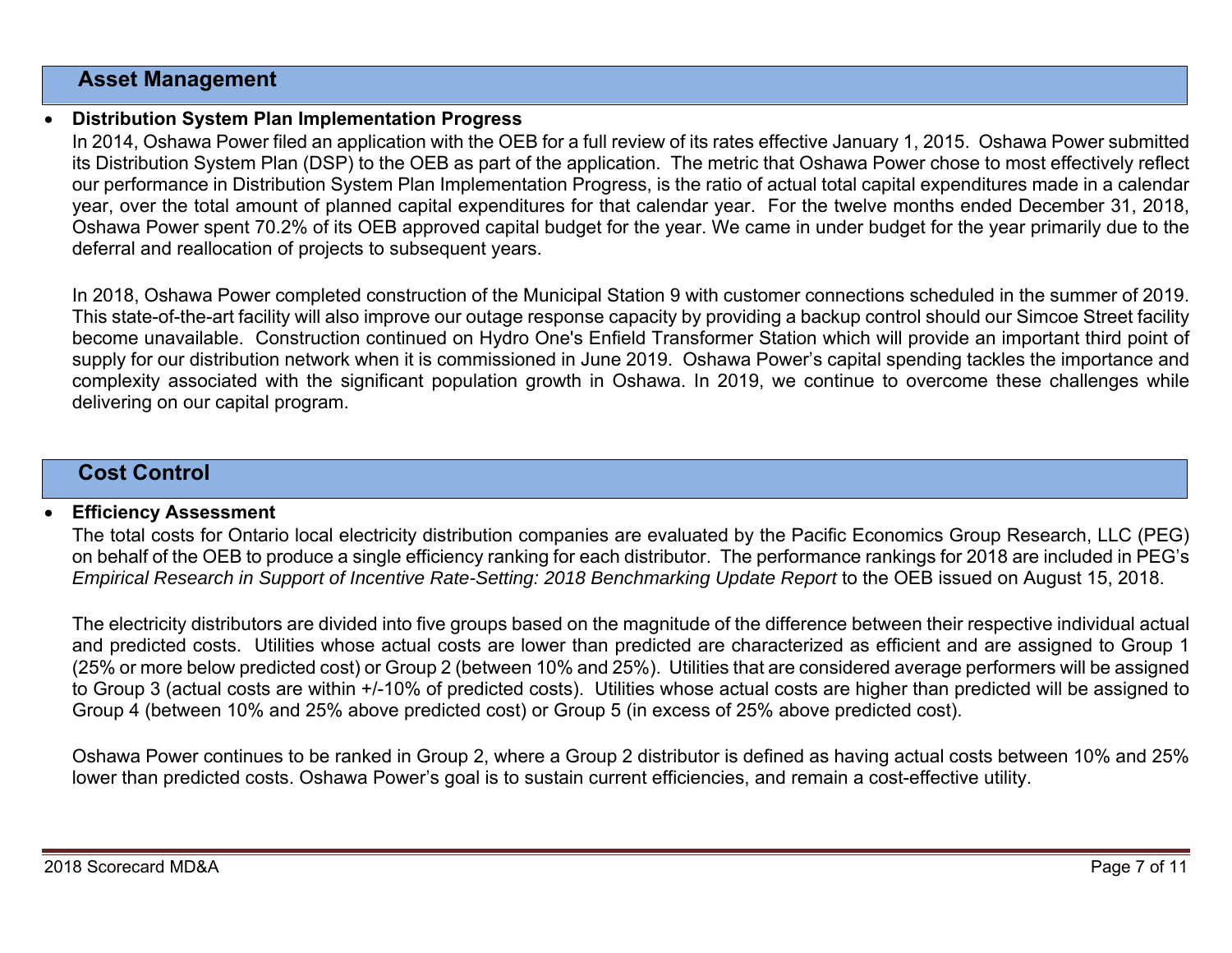#### 0 **Total Cost per Customer**

Total Cost per Customer is evaluated by PEG on behalf of the OEB, and is calculated as the sum of Oshawa Power's capital and operating costs, divided by the total number of customers served. Oshawa Power's 2018 cost performance is \$569 per customer, resulting in a 7% increase over the prior year.

Over the reporting period 2014 through 2018, Oshawa Power's Total Cost per Customer has increased by an average annual rate of just 2.5%. In addition to inflationary pressure, the renewal and growth of the distribution system, Province wide programs and costs required to address higher than normal customer growth in Oshawa have all contributed to the increase in capital expenditures and operating costs. The increase is in line with the increase in predicted costs as per the PEG Report, thereby continuing to position Oshawa Power in Cohort 2.

In accordance with the OEB's decision on our Custom IR (incentive regulation) Cost of Service rate application, Oshawa Power will continue to replace distribution assets proactively along a carefully managed timeframe in a manner that balances system risks and customer value and add new infrastructure to address capacity constraints resulting from growth. Oshawa Power will also continue to implement productivity and improvement initiatives to help offset some of the costs associated with future system improvement, enhancements and growth.

#### 0 **Total Cost per Km of Line**

This measure uses the same total cost that is used in the Cost per Customer calculation above. The total cost is divided by the kilometers of line that Oshawa Power operates to serve its customers. Oshawa Power's 2018 rate is \$33,915 per Km of Line which represents an increase of 8.4% over the prior year. The average annual increase over the reporting period is 4.7%. The increase is in line with the increase in predicted costs as per the PEG Report, thereby continuing to position Oshawa Power in Cohort 2.

Oshawa Power has been investing in infrastructure renewal at higher than normal rate over the last several years in response to its aging distribution system. As capital investments for replacement and rehabilitation of existing lines grows at a faster rate than additions of lines within Oshawa Power's service area,

As reported in its Distribution System Plan (Custom IR Cost of Rate Application), Oshawa Power anticipates that renewal expenditures will normalize over the next five years.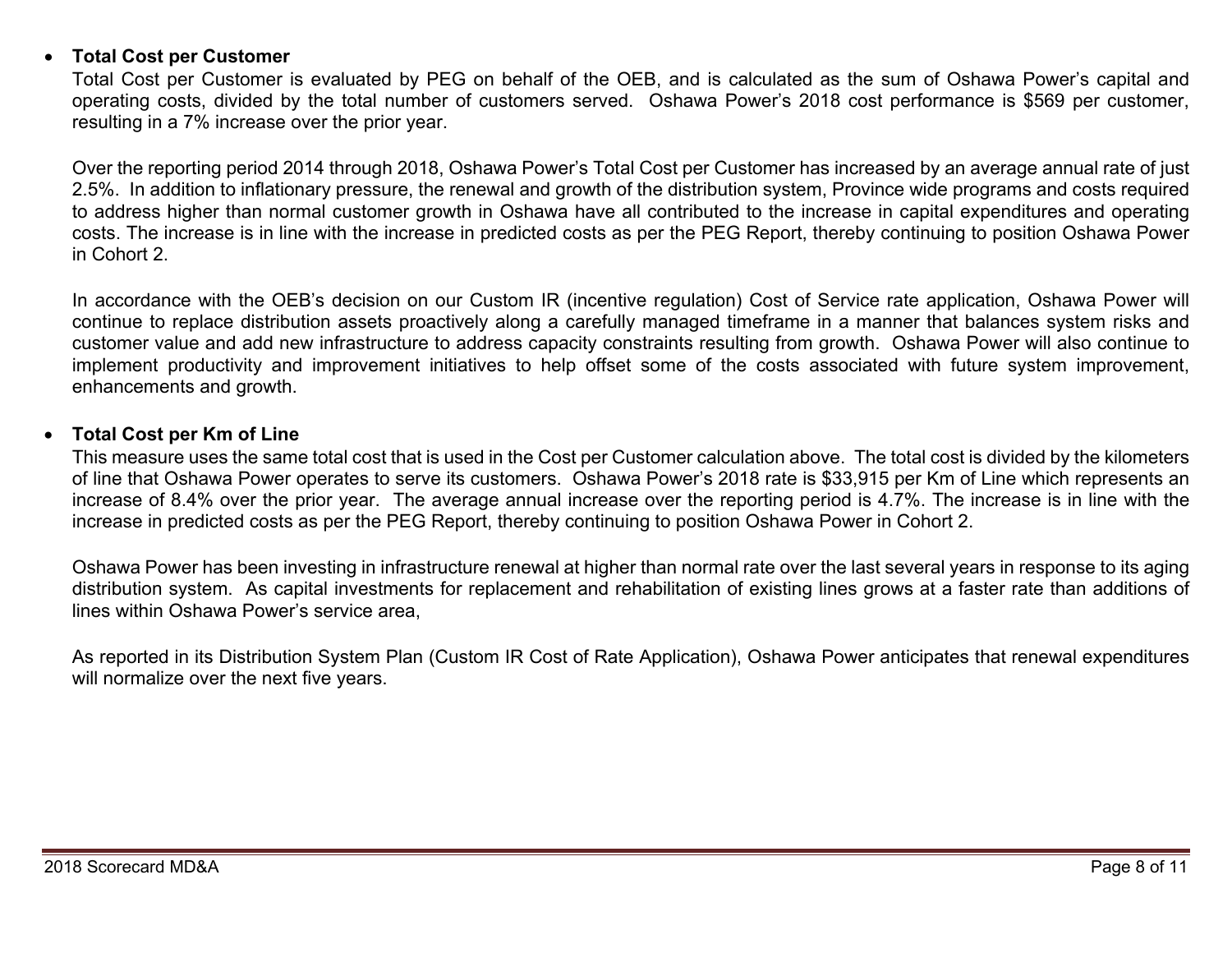# **Conservation & Demand Management**

Oshawa Power has continued to successfully deliver the Save On Energy programs, under the province's Conservation Frist Framework (CFF). Efforts in 2018 focused on ramping-up for the 2019 and 2020 seasons, which would have been the final years of the CFF. Efforts also included helping customers navigate the cancellation of incentive programs, such as the Green Ontario Fund. As of March 21, 2019, Ontario Bill 87 came into effect which discontinued conservation program delivery by local utilities. The directive, given by the Minister of Energy, will see a new framework for provincially delivered energy-efficiency programs begin April 1, 2019.

Under the 2015 to 2020 CFF, Oshawa Power was assigned an energy savings target of 73 GWh. The achievement of this energy efficiency target is governed via an Energy Conservation Agreement (ECA). The IESO periodically issues updates to the ECA and Oshawa Power regularly commits to the updated terms. As of March 21, 2019, the ECA between Oshawa Power and the IESO has been terminated as per ministerial directive noted earlier.

The following section describes the net cumulative energy savings that were achieved in each of 2015 (the preparatory year for the CFF), 2016, 2017 and 2018. Please note that the savings for 2018 are "Gross Unverified" savings as the IESO no longer provides "Net Cumulative Energy Savings" reports to LDCs, following the cancellation of CFF through Ontario Bill 87 in early 2019, cited above.

### **Cumulative Energy Savings**

- $\checkmark$  15,583 MWh in 2015 (net, verified);
- $\checkmark$  13,731 MWh in 2016 (net, verified);
- $\checkmark$  23,040 MWh in 2017 (net, verified);
- $\checkmark$  8,244 MWh in 2018 (gross, unverified).

Oshawa Power's cumulative total energy savings for the CFF as of December 31, 2018 is therefore 60,598 MWh, or 83% of the multiyear target. Prior to the cancellation of the CFF, Oshawa Power was projected to exceed our 2020 conservation targets.

### **Connection of Renewable Generation**

#### 0 **Renewable Generation Connection Impact Assessments Completed on Time**

Electricity distributors are required to conduct Connection Impact Assessments (CIAs) for renewable generation facilities >10kW within 60 days of receiving a complete application from the Generator. In 2018, Oshawa Power had three CIA connection request for renewable generation facilities >10kW. All three were connected on time as per OEB guidelines.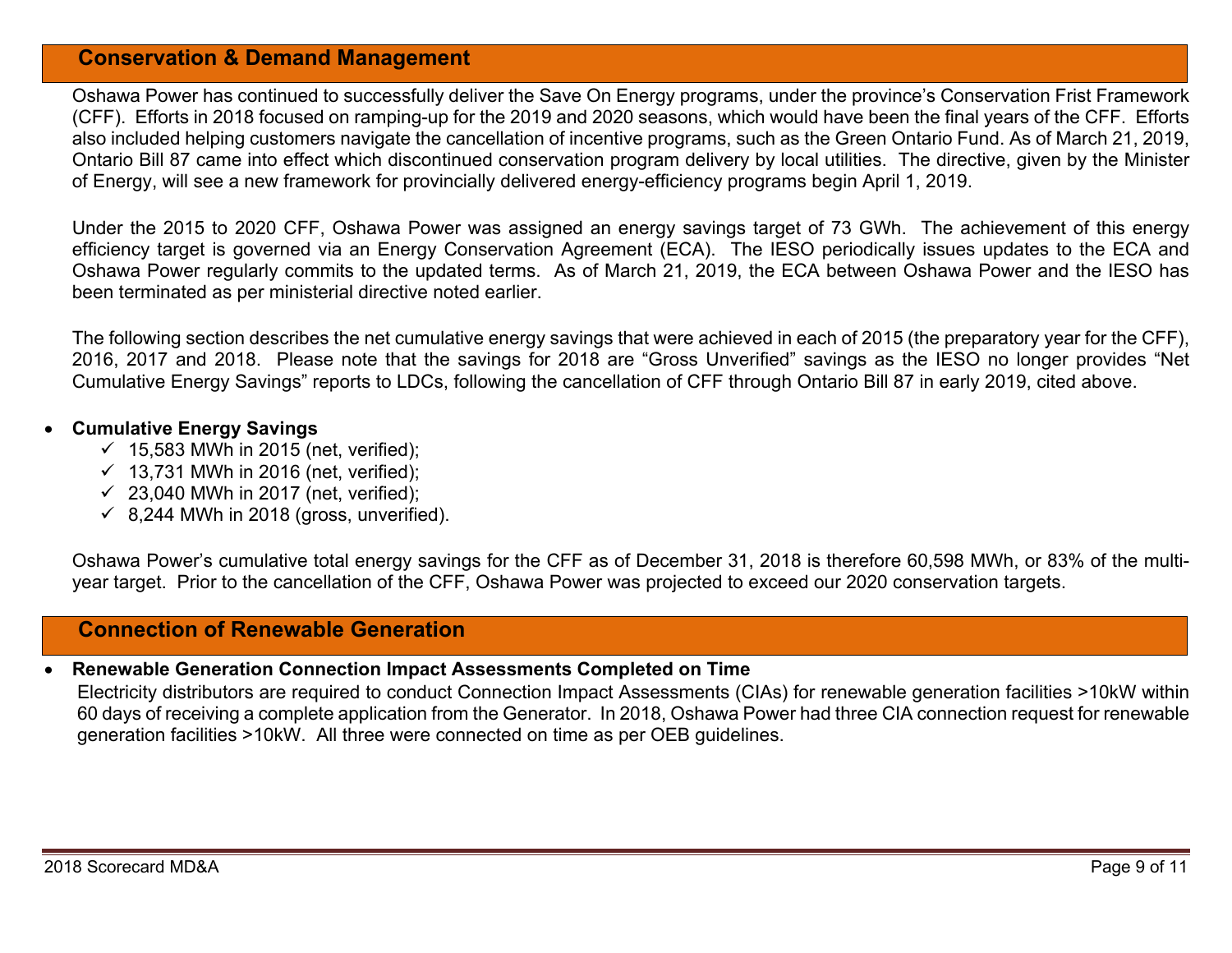### 0 **New Micro-embedded Generation Facilities Connected On Time**

In 2018, Oshawa Power successfully connected 56 new micro-embedded generation facilities (microFIT and net-meter projects of less than 10 kW), all of which were connected within the prescribed time frame of five business days, in accordance with the Distribution System Code provisions. The minimum acceptable performance level for this measure is 90% of the time, and Oshawa Power has significantly exceeded the target. Our workflow to connect these projects is simplified and transparent with our customers. Oshawa Power works closely with its customers and their contractors to tackle any connection issues to ensure the project is connected on time.

# **Financial Ratios**

### 0 **Liquidity: Current Ratio (Current Assets/Current Liabilities)**

The current ratio is an indicator of a company's ability to repay its short term debts and financial obligations. Companies with a ratio of greater than 1 are often referred to as being "liquid". Generally, the higher the number, the more "liquid" and the larger the margin of safety to cover the company's short-term debts and financial obligations. Oshawa Power's current ratio for 2018 is 1.07. Oshawa Power monitors and manages its liquidity risk to ensure access to sufficient funds to meet operational and investing requirements.

### 0 **Leverage: Total Debt (includes short-term and long-term debt) to Equity Ratio**

The OEB uses a deemed capital structure of 60% debt, 40% equity for electricity distributors when establishing rates. This deemed capital mix is equal to a debt to equity ratio of 1.5 (60/40). A debt to equity ratio of more than 1.5 indicates that a distributor is more highly levered than the deemed capital structure. A high debt to equity ratio may indicate that an electricity distributor may have difficulty generating sufficient cash flows to make its debt payments. A debt to equity ratio of less than 1.5 indicates that the distributor is less levered than the deemed capital structure. Oshawa Power's debt to equity ratio for 2018 was 1.21 compared with 0.96 in 2017. Oshawa Power continues to be below the OEB's deemed capital structure, as the trend from 2014 to 2018 illustrates a debt to equity ratio of less than 1.5.

### 0 **Profitability: Regulatory Return on Equity – Deemed (included in rates)**

Oshawa Power's current distribution rates were approved by the OEB and include an expected regulatory return on equity (ROE) of 9.00%, which is based on the OEB's deemed capital structure of 60% debt and 40% equity as noted earlier. The OEB allows a distributor to earn within +/- 3% of the expected return on equity. When a distributor performs outside of this range, the actual performance may trigger a regulatory review of the distributor's revenues and costs structure by the OEB. The regulated return for the year 2019 decreases to 8.98%.

### **Profitability: Regulatory Return on Equity – Achieved**

Oshawa Power's ROE for 2018 was 7.93%, compared with a regulatory ROE of 9.00% for the same period. For 2018, Oshawa Power earned a lower return than the approved rate, however; results are within the expected ROE range set out by the OEB.